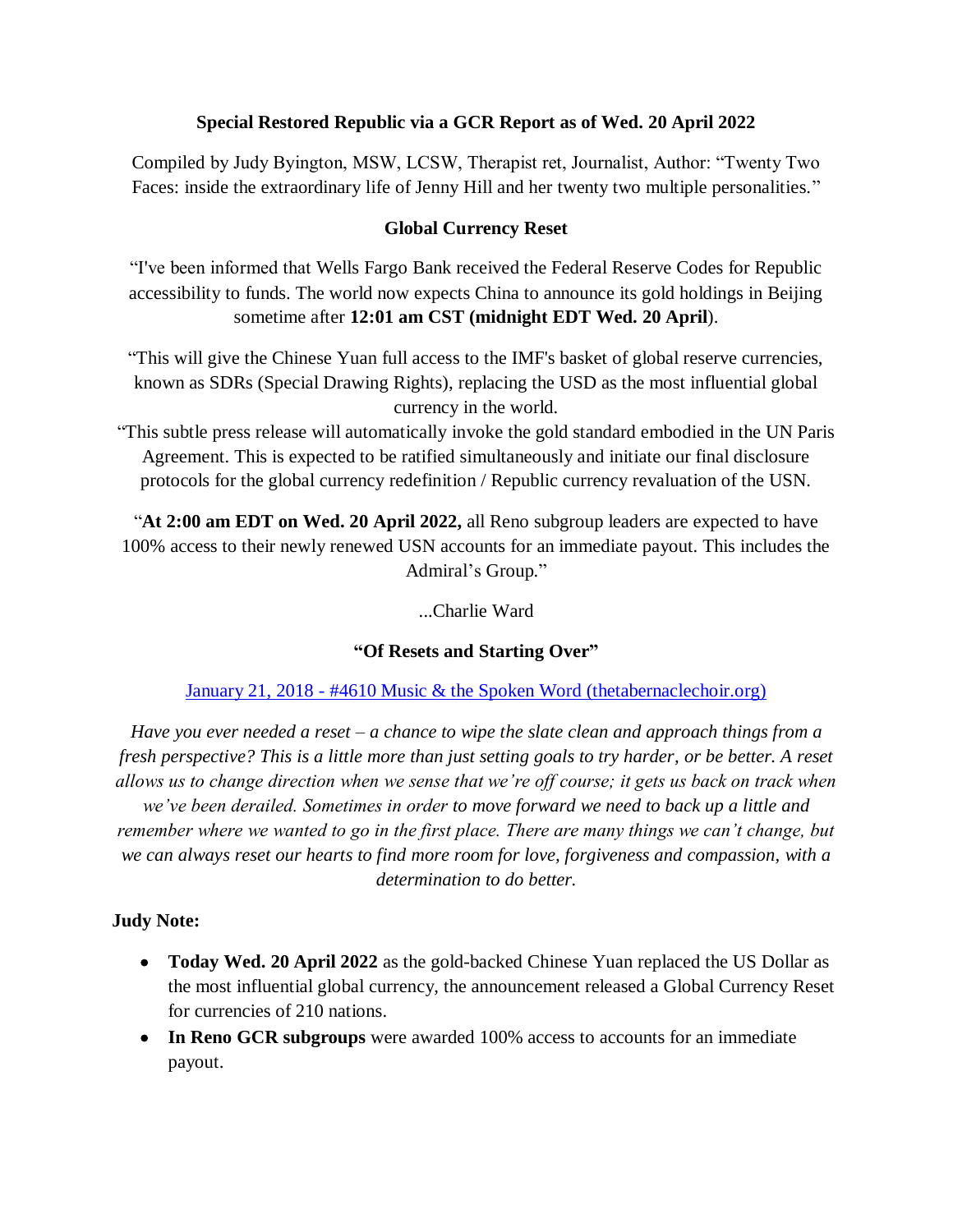- **Also today Mass Media has been ordered to begin Ten Days of Disclosure** containing Real News happenings (no longer called Ten Days of Darkness) or they would lose their broadcasting licenses.
- **On Thurs. 21 April** it was expected that Queen Elizabeth would be proclaimed deceased, although sources say she has been dead for two years. The announcement would set off ten days of mourning and shutdown of banks and commerce in the UK.
- **The President of Ukraine is gay;** owns a \$40 million Florida mansion; is deeply connected to Hollywood and established Elites; hosts a multitude of US funded Bioweapon labs; paid Hunter Biden millions in bribes; is a full blown Nazi who was installed after the CIA and US State Department effected a violent coup to oust a democratically elected administration before silencing and jailing the opposition party leaders and turning off the real news in the country. And this isn't news? Why?"
- **Former U.S Marine Corps Intelligence Officer** Scott Ritter confirmed that the Bucha massacre in Ukraine was carried out by the Ukrainian Armed Forces.
- **A Planned Global Food Crisis** was fast growing as sanctions against Russia has produced global fuel and fertilizer shortages and Canada shut down all chicken farms in the country due to a so-called virus.
- **US Hospitals, doctors and medical staff have participated in Mass Genocide:** The Sequel to the Fall of the Cabal, Part 22 Hospital Mass Murder: <https://www.bitchute.com/video/pOk5Z7bEPrB2/>
- **Secret Service seizes more than \$102 million in crypto assets:**  [https://www.cnbc.com/2022/04/19/secret-service-seizes-more-than-102-million-in](https://www.cnbc.com/2022/04/19/secret-service-seizes-more-than-102-million-in-crypto-assets.html)[crypto-assets.html](https://www.cnbc.com/2022/04/19/secret-service-seizes-more-than-102-million-in-crypto-assets.html)

# **A. Global Currency Reset:**

- **According to Bruce Bond Holders would receive 1% liquidity** of monies in their account at **3 am EST Wed. morning 20 April**.
- **According to Bruce Tier 4B (us, the Internet Group) would be notified to set our exchange/ redemption appointments on late afternoon Wed. 20 April.**
- **According to Bruce Tier4B would start appointments on Thurs. 21 April.**
- The gold/asset-backed USN would be online for trading **sometime Wed. 20 April.**
- **Ten Days of Disclosure (no longer called Ten Days of Darkness) was likely to begin on Wed. 20 April 2022** through regular Mass Media Newscasts.
- **If those Mass Media News programs do not broadcast the Disclosures during those ten days** their licenses will be taken away.
- The Rodriquez and St. Germaine Trusts have been **positioned for release this week** with a Back Wall of **Sun. 1 May.**
- **On that same Sun. 1 May** the Quantum Financial System activates for currency all over the world, bringing with it the Rule of Law, an end to usury and to any of the Cartel's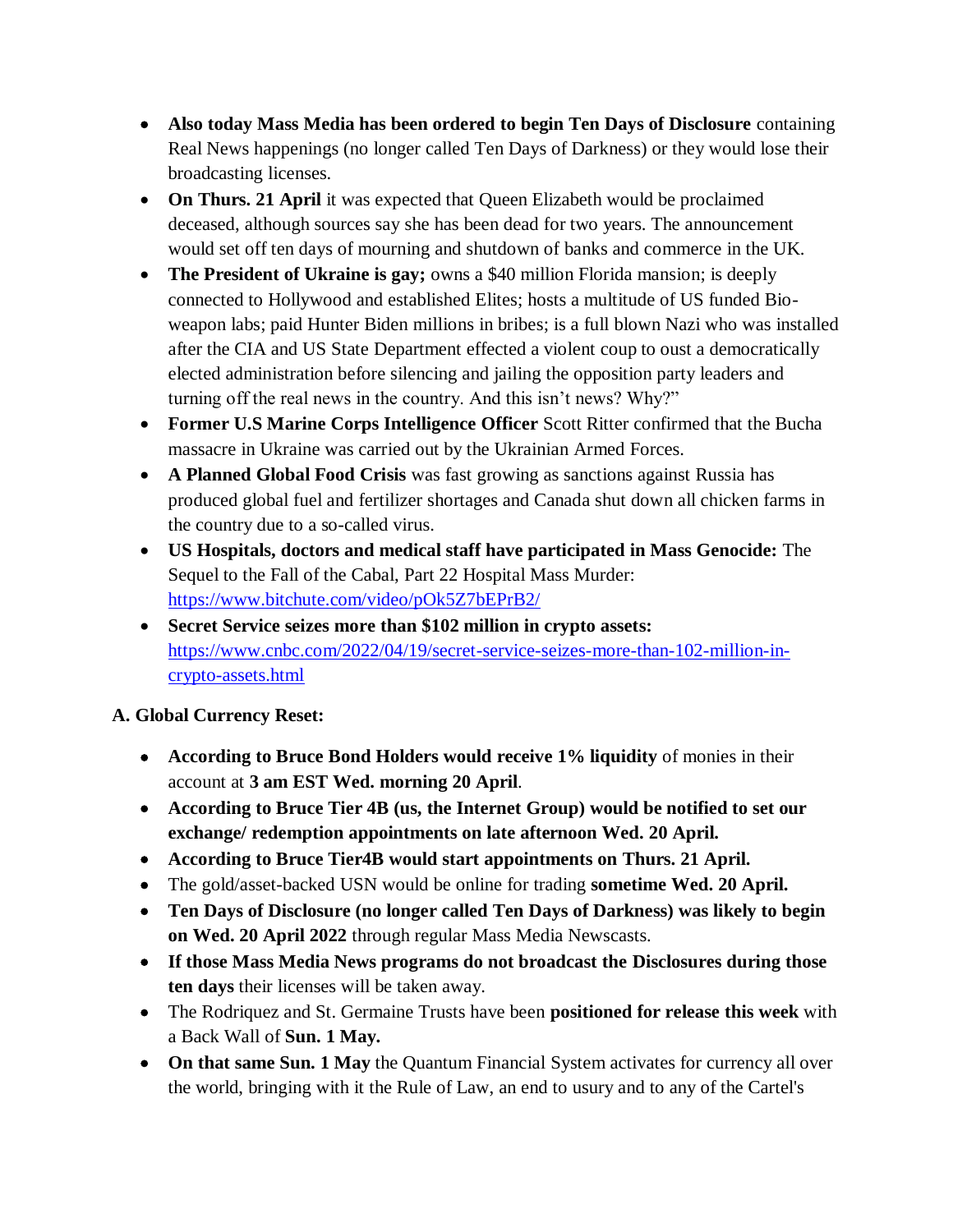criminal back door acts, while the QFS tracks money movement as well as the rights and wrongs of people using it, plus ensures perpetrators would be quickly arrested.

 **By Sun. 1 May** and after banks were open the general public could exchange currencies at the new International Rates.

### **B. The Real News for Wed. 20 April 2022:**

- **Dan Ball from OAN just called for military tribunals for all of the fake news media** who have been lying to us for decades. "What the mainstream media has done is treasonous and we should take every single CEO that's allowed it, every single host, and put em' in a military tribunal for treason to this nation, because they constantly have lied."
- **It"s getting closer for the Deep State to shut down the Internet.** Remember, Obama put in place a Kill Switch for the Internet. The Deep State was now in panic across the globe. In due time the Davos Group would come into the Kill Box.
- **UK court has issued an order to extradite WikiLeaks founder Julian Assange to the United States** where he will face a 175 year sentence for publishing American war crimes. The decision will now move to UK Home Secretary Priti Patel for approval – the defense has until May 18 to make submissions.
- **Michael Sussmann Will Change His Plea to "Guilty"** Before His Trial Starts on May 16 2,000 Mules Will Blow The Lid Off of a Massive Nationwide Criminal RICO Conspiracy: [https://resistthemainstream.org/end-the-mask](https://resistthemainstream.org/end-the-mask-mandates/?utm_source=telegram)[mandates/?utm\\_source=telegram](https://resistthemainstream.org/end-the-mask-mandates/?utm_source=telegram)
- **Musk"s New "Complex" Plan to Takeover Twitter Underway, Cryptic Tweet Reveals Move Coming Next Week:** [https://resistthemainstream.org/musks-new-complex-plan](https://resistthemainstream.org/musks-new-complex-plan-to-takeover-twitter-underway-cryptic-tweet-reveals-move-coming-next-week/?utm_source=telegram)[to-takeover-twitter-underway-cryptic-tweet-reveals-move-coming-next](https://resistthemainstream.org/musks-new-complex-plan-to-takeover-twitter-underway-cryptic-tweet-reveals-move-coming-next-week/?utm_source=telegram)[week/?utm\\_source=telegram](https://resistthemainstream.org/musks-new-complex-plan-to-takeover-twitter-underway-cryptic-tweet-reveals-move-coming-next-week/?utm_source=telegram)
- **Mike Tyson floats theory that homeless people are being kidnapped** and hunted by the rich while smoking weed: [https://www.dailymail.co.uk/news/article-10733551/Mike-](https://www.dailymail.co.uk/news/article-10733551/Mike-Tyson-floats-bizarre-theory-homeless-people-kidnapped-hunted-rich.html)[Tyson-floats-bizarre-theory-homeless-people-kidnapped-hunted-rich.html](https://www.dailymail.co.uk/news/article-10733551/Mike-Tyson-floats-bizarre-theory-homeless-people-kidnapped-hunted-rich.html)
- **Queen breaks cover ahead of birthday with surprise helicopter trip - 'Closer to Philip':** [https://www.express.co.uk/news/royal/1598494/queen-elizabeth-ii-birthday](https://www.express.co.uk/news/royal/1598494/queen-elizabeth-ii-birthday-prince-philip-windsor-castle-sandringham-helicopter-health)[prince-philip-windsor-castle-sandringham-helicopter-health](https://www.express.co.uk/news/royal/1598494/queen-elizabeth-ii-birthday-prince-philip-windsor-castle-sandringham-helicopter-health)
- **Watch the Water!!** Do not drink tap water! Drink toxic free water. Filter your water! It's sad what they have done with the natural water. They are adding so many substances that can destroy our organism. Don't drink city or county water. Anywhere in the country. Anywhere in the world. Not even "filtered" from the faucet. Don't let your kids drink from the fountains. Learn how to clean your water for you and your family, make this system that will save your life from many diseases! Check your urine. It's telling you a diagnosis. Protect yourself! Order here:<https://cutt.ly/ySEYpsj>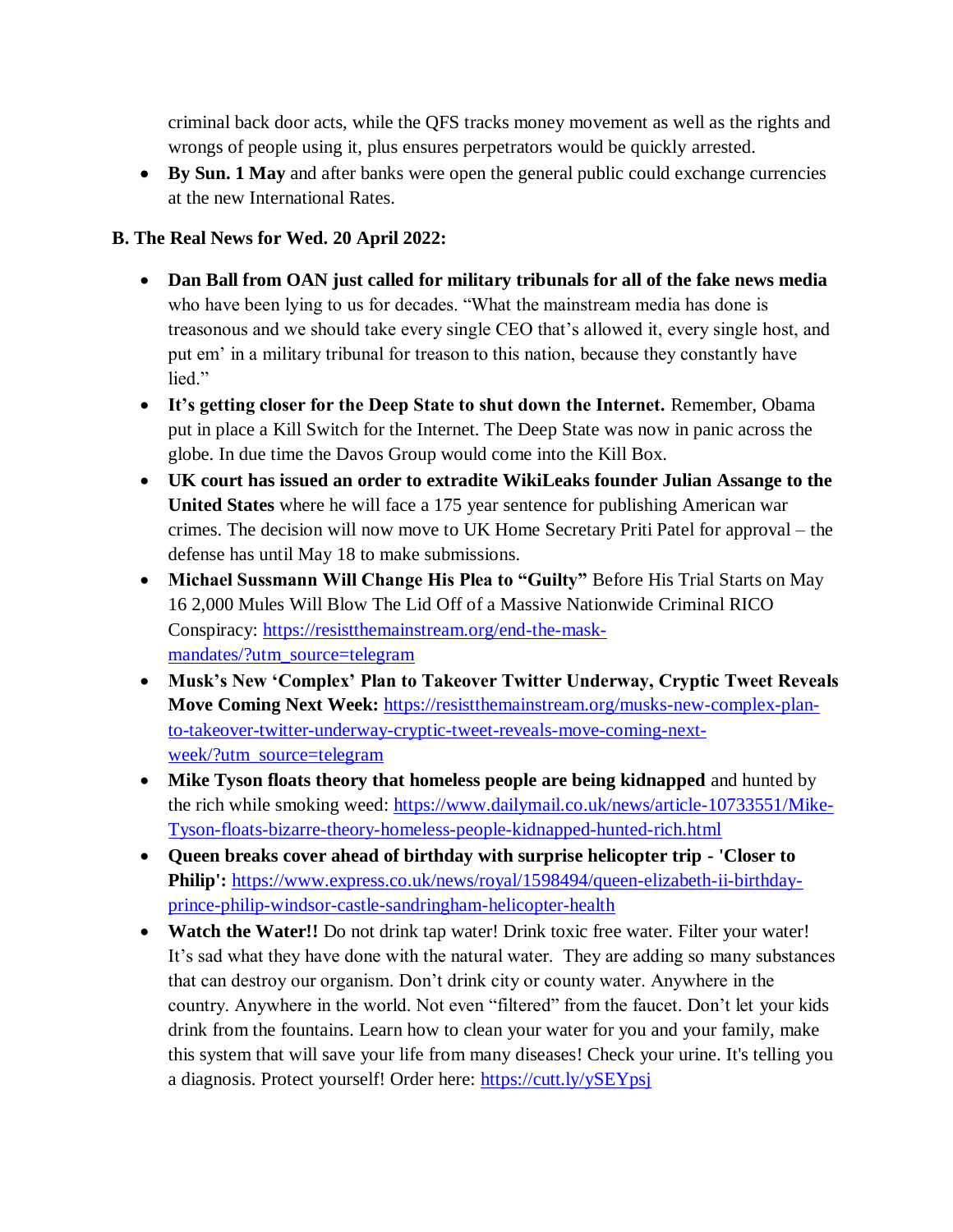**John F. Kennedy Jr.:** The elite found out about President Trump's plan to give free food, gas and support to his followers and they will block this product in the next 24 hours. This is your last chance to order the Trump Golden Card. Check availability here: <https://bit.ly/TrumpGoldCard2024>

# **C. A Dark to Light Message from Q – Trust the Plan:** [https://t.me/Survivor\\_Q](https://t.me/Survivor_Q)

# **D. Russia/Ukraine War:**

- Stew Peters: "The President of Ukraine is gay; owns a \$40 million Florida mansion; is deeply connected to Hollywood and established Elites; hosts a multitude of US funded Bio-weapon labs; paid Hunter Biden millions in bribes; is a full blown Nazi who was installed after the CIA and US State Department effected a violent coup to oust a democratically elected administration before silencing and jailing the opposition party leaders and turning off the real news in the country. And this isn't news? Why?"
- **Former U.S Marine Corps Intelligence Officer** Scott Ritter confirming the Bucha massacre in Ukraine was carried out by the Ukrainian Armed Forces.
- **UKR Leaks Engineer:** U.S.-led biolabs pose potential threats to people of Ukraine and beyond. U.S.-led biolabs in Ukraine have carried out secret research for a long time, posing potential threats to people of Ukraine & beyond, while locals were unaware of this. This is my interview to the Chinese CCTV: <https://english.news.cn/20220414/0e3010deb95249418969ff876304b236/c.html> <https://youtu.be/SC-tlxe9anI>
- **Ukraine:** The legendary assault battalion of the DPR "Somalia" makes a march through Mariupol to "Azovstal" - residents greet the fighters on the streets.

# **E. Global Food, Fuel and Goods Shortages:**

- **One-Third of Ukraine Farmland May Go Unplanted As Russia Begins 'Second Phase' Of War.** More bad news for the global food supply. [https://www.zerohedge.com/commodities/one-third-ukraine-farmland-may-go-unplanted](https://www.zerohedge.com/commodities/one-third-ukraine-farmland-may-go-unplanted-russia-begins-second-phase-war)[russia-begins-second-phase-war](https://www.zerohedge.com/commodities/one-third-ukraine-farmland-may-go-unplanted-russia-begins-second-phase-war)
- **German Industry Fears Immediate Russian Gas Ban:**  <https://www.zerohedge.com/markets/german-industry-fears-immediate-russian-gas-ban>
- **Canada has shut down all chicken farms due to "Avian Flu"**
- **Putin claims that the West** won't be able to replace Russian energy supplies.

# **F. Global Financial Crisis:**

 **Netflix stock crashes over 30% at open.** Yesterday, Elon Musk tweeted "woke mind virus is making Netflix unwatchable."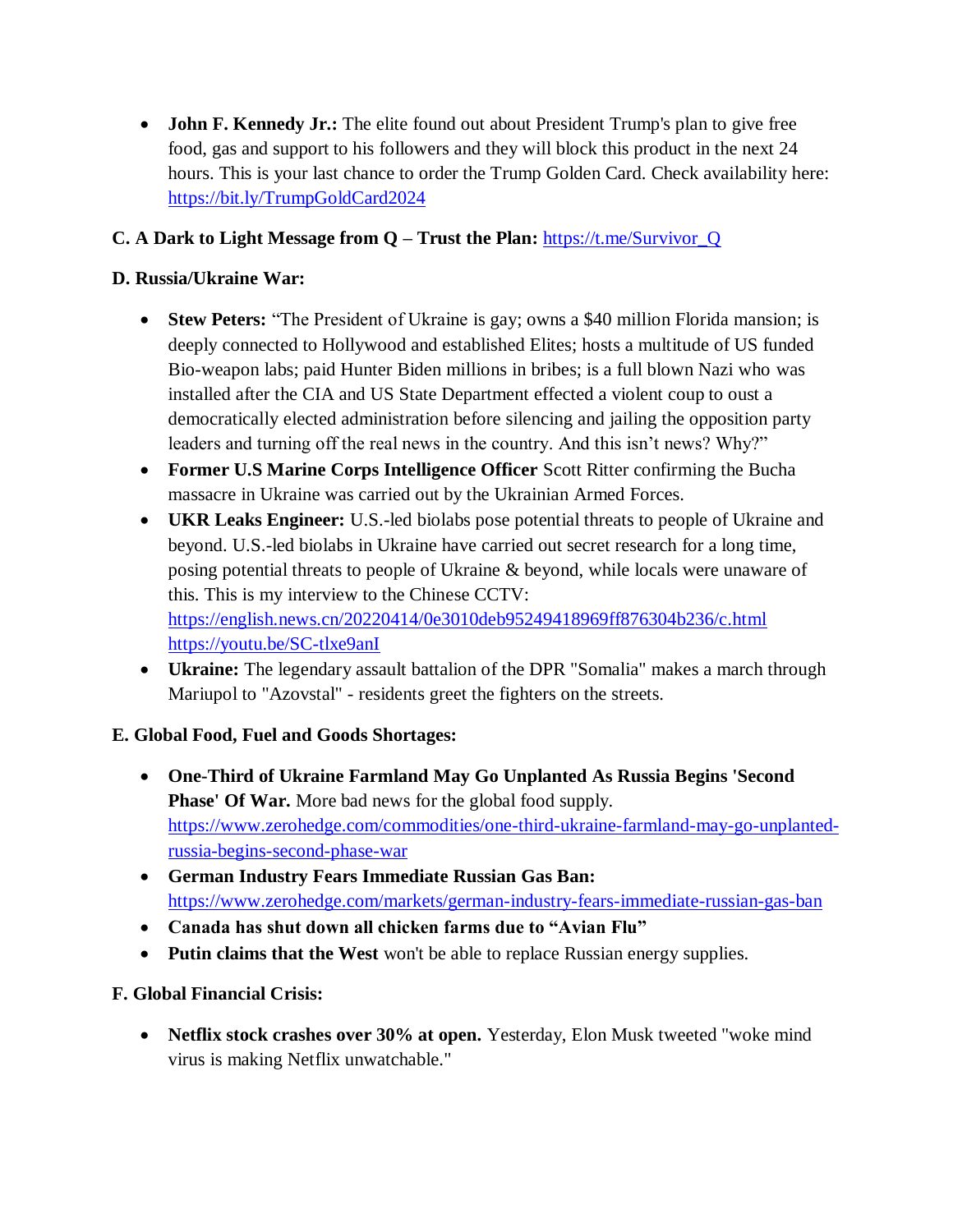- **It Is "Just A Matter Of Time" Before Gold Rises 5x Or More:**  [https://twitter.com/zerohedge/status/1516782639100923909?s=28&t=iz45PCLNR2Uou](https://twitter.com/zerohedge/status/1516782639100923909?s=28&t=iz45PCLNR2UouW2BcRow8g) [W2BcRow8g](https://twitter.com/zerohedge/status/1516782639100923909?s=28&t=iz45PCLNR2UouW2BcRow8g)
- **Secret Service seizes more than \$102 million in crypto assets:**  [https://www.cnbc.com/2022/04/19/secret-service-seizes-more-than-102-million-in](https://www.cnbc.com/2022/04/19/secret-service-seizes-more-than-102-million-in-crypto-assets.html)[crypto-assets.html](https://www.cnbc.com/2022/04/19/secret-service-seizes-more-than-102-million-in-crypto-assets.html)

#### **G. Durham Report:**

• Jim Jordan Rips Trump/Russia Conspiracy After Latest Durham Filing: 'In Other Words, It Was Made Up':<https://newsyoucantrust.me/3rFvyz0>

# **H. Covid/Vax Hoax:**

- Robert Kennedy Jr.: "Pfizer, Merc and the others are convicted serial felons who have paid \$35 billion in penalties and killed hundreds of people. Merc knew their pill was killing people and didn't tell anybody. Over a half million Americans have died and they only paid \$7 billion in fines while no one went to jail. In the US it's illegal to sue a vaccine company."
- **Recording of AstraZeneca CEO Pascal Soriot "Millions of [Immune compromised] People Can"t Be Vaxxed':** <https://youtu.be/Lk0OJwZwE5g>

### **I. All Events Connected, White Hats:**

- **The Jim Crow Law was created by the Deep State Democrats** to control the voting rights of the Nation. It created laws that suppressed organizations that supported freedom of speech, voting and any government departments looking into pro-Jim Crow officials who helped push the law forward through Embezzlement, Money laundering, blackmailing of high officials.The Jim Crow laws protected the Democratic parties and gave them a sure avenue to staying in Power.
- **Today Tues. 19 April 2022** House Democrats passed the NASA Bill. Hidden in the Bill is HR-1 and HR-4 Bills which gives power to the Democratic party to manipulate the Elections once again through NO voter ID rights.
- These Bills put together in the NASA BILL allow the Democratic Party to stay in power through various illegitimate laws.
- All these Deep State planned Events were meant to take place they are part of Events connected to future Tribunals and full exposure.
- Even now Courts were taking place at Gitmo and Cheyenne Mountain for the highest classified cases.
- All Events are connected: Maxwell Case, Elections, UN, Russia, Oil Lines, Ukraine, Kazakhstan, Centralized Banks, the viruses, Big Pharma, Big Tech, Health Industries,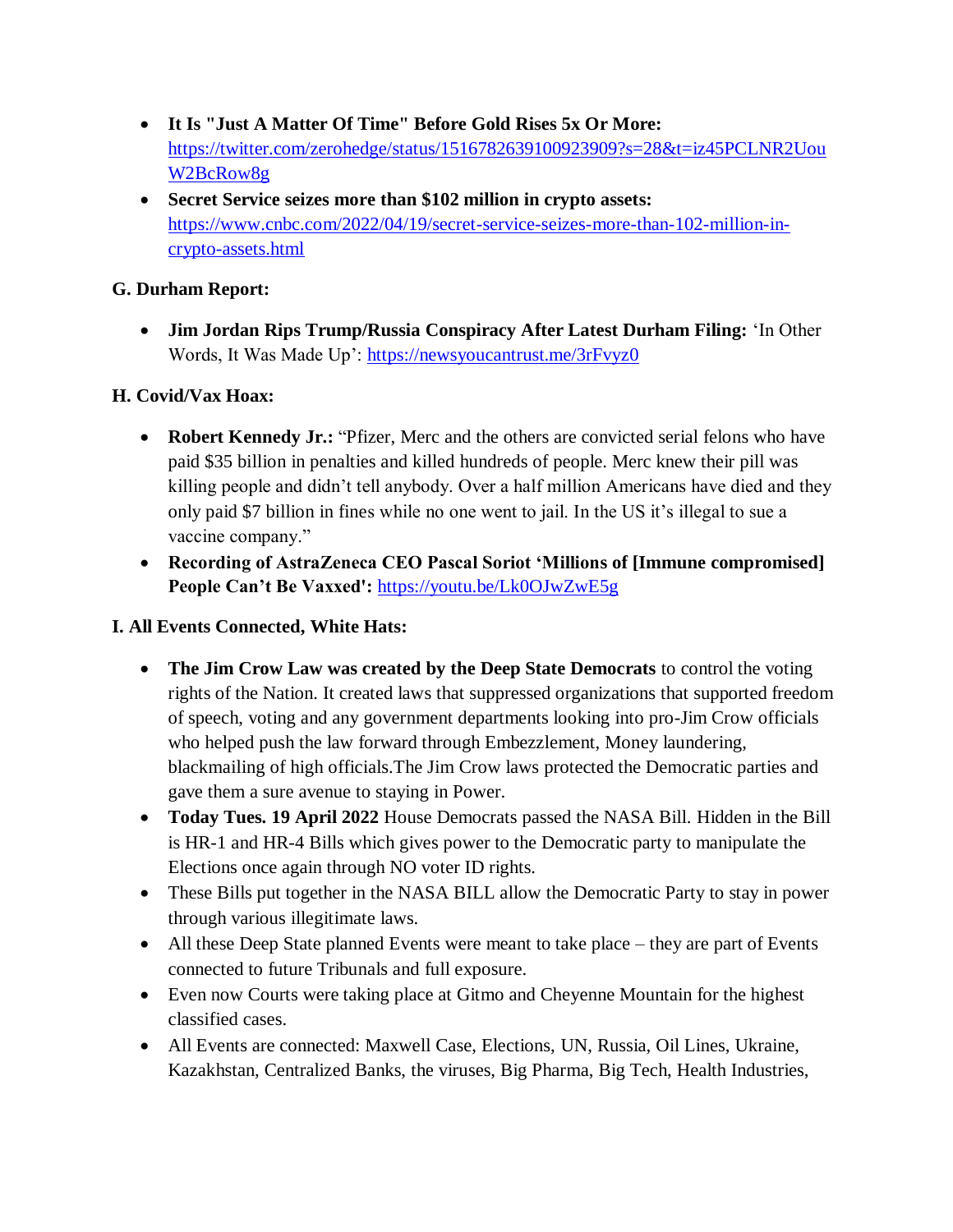World Corporations, CIA, Human Trafficking, FBI corruption, Five Eyes, Vatican, UK Majesty, ect.

- Lin said people have to accept that we are at war right now. Today's wars are not fought by storming the battlefield like yesterday wars: Trump is part of a military operation and the Cabal had planned for decades the fall of America.
- Obama did a lot of damage during his terms. When Clinton didn't win, they used the virus in Trumps final term. It was all the cover they'd need for election fraud. It was to get everyone use to the new normal
- Trump says that he got the vaccine done at record speed. He anticipated that the vaccines would be approved by the FDA and MANDATED FOR ALL. So Trump countered in order to get rid of the fear narrative, to allow America to reopen, to expose Big Pharma, the CDC, election fraud, etc…
- The vaccine would not be FDA approved, but deemed experimental, and most importantly….. NOT mandatory. That is why you are seeing them heavily incentivize the vaccine.
- America was already in a delicate place… he had to weigh his options. A) Tell America the vaccines meant to depopulate the world and enslave us. B) Or endorse it….
- How that would have played out:
- A) A sitting president, warning America that they cannot trust the FDA, CDC, and all the institutions they've come to know and trust… How do your friends and family take it when you tell them these things? It isn't always pleasant.
- B) Allowing a biological weapon (with a low mortality rate) to be released on American soil had advantages.
- Allowing a biological weapon to be released did something crucial— For the first time in history, all 50 states were placed under a disaster declaration. Additionally, thanks to Bush Sr., America was already in a state of war since 9/11… we are still in a state of war.
- Combine the disaster declarations  $\&$  being in a state of war and Donald Trump has wartime powers of the president. Look up what he can do when he has wartime powers.
- Everything is not as it appears. Everything is done by THE BOOK. Covid also provides white hats the perfect cover to carry out operations. As I've said before, CGI  $\&$ prosthetics are amazing these days.
- Keep in mind, there are a few very special executive orders that are still active. Two: 13848 Imposing certain sanctions in the event of foreign interference in a United States Election and 13818-Blocking the Property of Persons Involved in Serious Human Rights Abuse or Corruption
- Not all is what it appears. In war, sometimes you have to choose between two bad options. The alternative would have been eventually billions of people dying & it would have been hell on earth.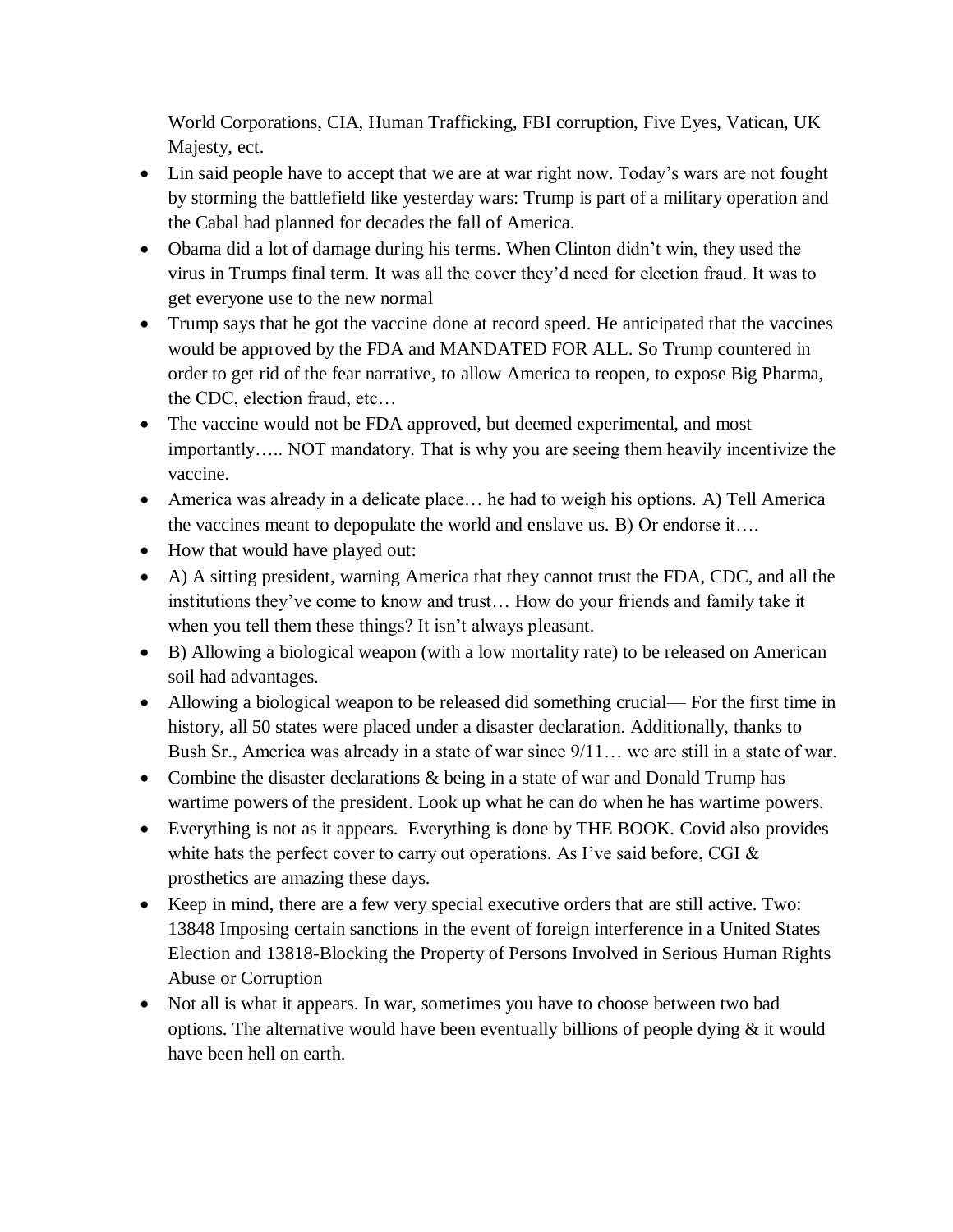God himself has intervened. Let's let him work & do everything we can to help him along the way. These are of course my strong opinions based on the research I have done. Unshakable Faith in Donald Trump.

# **J. Theory, Whiplash, Erem:**

- **Crash has to happen on Biden's watch.** Biden and Macron go at the same time. French Election is Sunday. So crash happens this week before French Election.
- **When does the Queen die?** She's in the helicopter on Thursday. 3 days of media Blackout. 10 days mourning for commonwealth countries.
- **Sunday Biden is taken out with Macron**. 10 days start then.
- **SEC Conf** will be analyzed. Dark [10].
- **We come back online** and all crypto crashes because regulation has happened in the 10 days of darkness.
- **Then Phoenix rises** from the ashes when the darkness clears!

# **K. Must Watch Videos:**

- **This documentary** goes in depth to present the facts about EMF sickness, the cover up and the history of microwave radiation that effects us all. Join Q Army [https://t.me/Archangel\\_Q](https://t.me/Archangel_Q)
- [Situation Update: Game Over! Trump Won! Thank You For](https://beforeitsnews.com/opinion-conservative/2022/04/situation-update-game-over-trump-won-thank-you-for-playing-clintons-death-count-jihad-pills-nazis-market-collapse-imminent-we-the-people-news-3626318.html) Playing! Clinton's Death [Count! Jihad Pills & Nazis! Market Collapse Imminent! -](https://beforeitsnews.com/opinion-conservative/2022/04/situation-update-game-over-trump-won-thank-you-for-playing-clintons-death-count-jihad-pills-nazis-market-collapse-imminent-we-the-people-news-3626318.html) We The People News | Opinion - [Conservative | Before It's News \(beforeitsnews.com\)](https://beforeitsnews.com/opinion-conservative/2022/04/situation-update-game-over-trump-won-thank-you-for-playing-clintons-death-count-jihad-pills-nazis-market-collapse-imminent-we-the-people-news-3626318.html)
- X22Report Durham Is Releasing The MOAB! Ready To Play! America Will Be Unified Again! - Must Video | Opinion - [Conservative | Before It's News](https://beforeitsnews.com/opinion-conservative/2022/04/x22report-durham-is-releasing-the-moab-ready-to-play-america-will-be-unified-again-must-video-3626313.html)  [\(beforeitsnews.com\)](https://beforeitsnews.com/opinion-conservative/2022/04/x22report-durham-is-releasing-the-moab-ready-to-play-america-will-be-unified-again-must-video-3626313.html)
- [Deep State Being Attacked From All Angles Now! -](https://beforeitsnews.com/opinion-conservative/2022/04/deep-state-being-attacked-from-all-angles-now-on-the-fringe-must-video-3626300.html) On The Fringe Must Video | Opinion - [Conservative | Before It's News \(beforeitsnews.com\)](https://beforeitsnews.com/opinion-conservative/2022/04/deep-state-being-attacked-from-all-angles-now-on-the-fringe-must-video-3626300.html)
- New Charlie Ward & Ann Vandersteel: The Durham Investigation & Funding of [Corruption | Prophecy | Before It's News \(beforeitsnews.com\)](https://beforeitsnews.com/prophecy/2022/04/new-charlie-ward-ann-vandersteel-the-durham-investigation-2529834.html)

**L."Twenty Two Faces: inside the extraordinary life of Jenny Hill and her twenty two multiple personalities,"** by Judy Byington, Foreword by Dr. Colin A. Ross, M.D. [RAW: Dr.](https://robertdavidsteele.com/dr-colin-ross/)  Colin Ross – [Robert David Steele](https://robertdavidsteele.com/dr-colin-ross/)

**Jenny Hill's witness to a Satanic Child Sacrifice Rite: [Woman Sees Human Sacrifice -](https://www.youtube.com/watch?v=F626Lsrdwg4)** [YouTube http://www.youtube.com/watch?v=F626Lsrdwg4](https://www.youtube.com/watch?v=F626Lsrdwg4)

WARNING: Jenny gave a graphic description about how she at the tender age of five, was raped, tortured, forced to view a Child Sacrifice and save for Divine intervention, was almost killed herself – not unlike the sordid experiences of thousands of other child victims of Satanic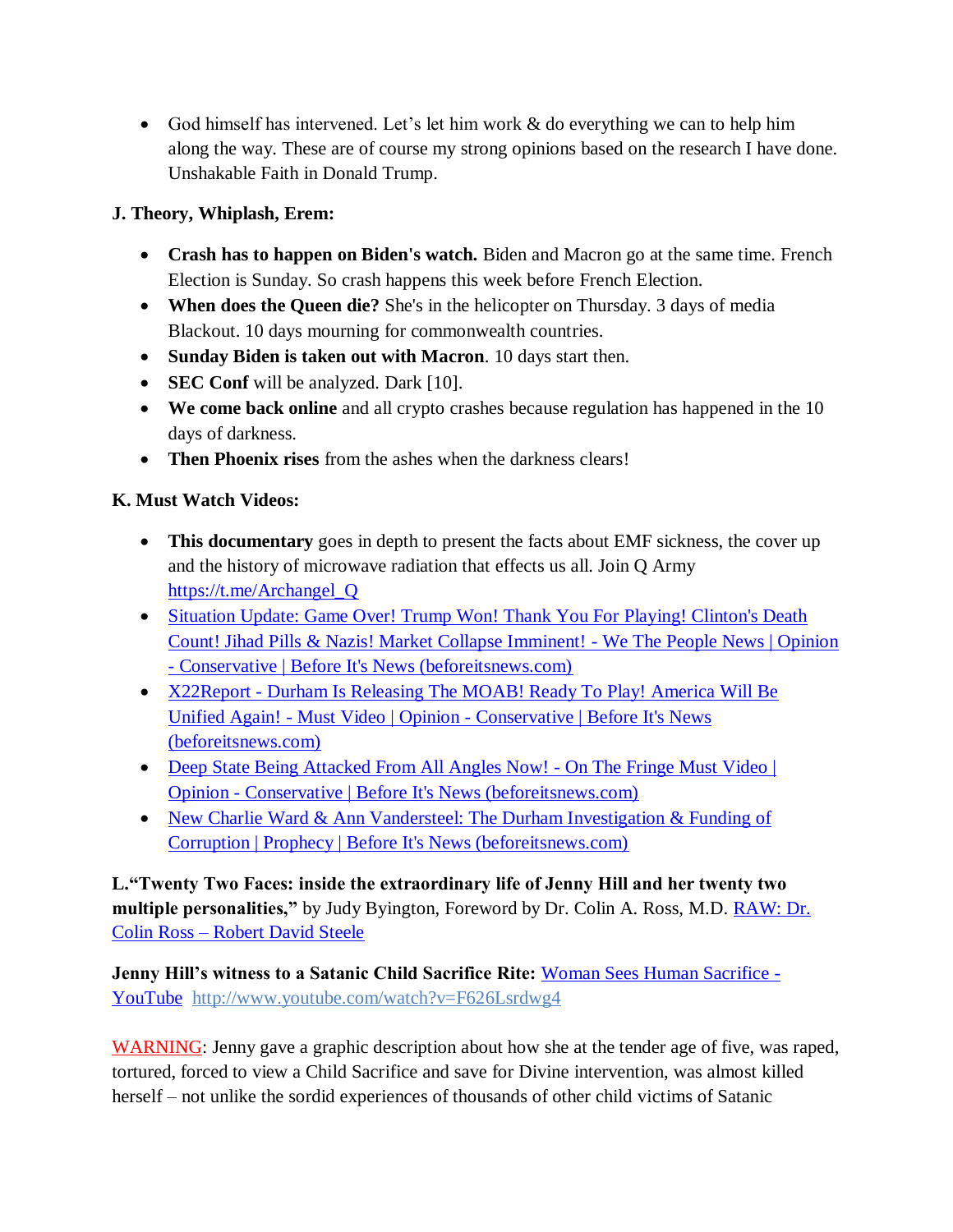Worshippers. Perpetrators giving homage to Satan appeared to be organized from the US Inc's CIA, Queen Elizabeth's, Illuminati Banking families' and Vatican's Ninth Circle Child Sacrifice Cult on down to the Clintons, Hollywood, Pizzagate and local teenage covens. They were funded by this same Cabal that ran our global monetary system – the very organization that was in the process of being brought down by activation of the Global Currency Reset and Restored Republics of the world. It's no wonder that President Trump has stated, "These people are sick."

# **M. Judy Note on the Satanic Ritual Abuse of Children in Your Neighborhood:**

**Since 1990** I have been doing investigations on the Satanic Ritual Abuse of children at the request of brave SRA Survivor-victims, who were witnesses and victims of pedophile, torture and murder crimes of Satanic leaders and their covens. During this time I have found Satanists implanted in law offices, local police, county sheriff's offices and all the way up to the Attorney General Offices in my state and others and then the carnage went on to the internationally organized Ninth Circle Satanic Cult that runs out of the Vatican.

There's certainly no help from US or other nation's government agencies, including the FBI or CIA perpetrators. These legal entities successfully negate even the opening of cases of the ritual abuse and murder of children, let alone do valid investigations.

To be honest and to my knowledge there was no safe place on either a local, national or international level that has been set up to report Satanic Crime – likely the main reason why local, national and international Satanic Covens so easily get away with the torture and murder of thousands of children on a regular basis.

**N. The following have been set up to report Crimes Against Children and incidents of human trafficking,** although I cannot verify as to the influence of Satanists within the organizations:

[https://wsbt.com/news/nation-world/crime-that-hides-in-plain-sight-fbi-releases-warning-signs](https://wsbt.com/news/nation-world/crime-that-hides-in-plain-sight-fbi-releases-warning-signs-of-human-trafficking?video=e56ba52a1b9d45ad8c8a033fd83fe480&jwsource=cl)[of-human-trafficking](https://wsbt.com/news/nation-world/crime-that-hides-in-plain-sight-fbi-releases-warning-signs-of-human-trafficking?video=e56ba52a1b9d45ad8c8a033fd83fe480&jwsource=cl)

**FBI Memphis (available 24 hours a day)** (901) 747-4300

**Submit an anonymous tip tips.fbi.gov.** 

**National Human Trafficking Resources Center Hotline** 1-(888)-373-7888.

**U.S. Immigration/ Customs Enforcement (ICE):** <https://www.ice.gov/webform/hsi-tip-form>

**Federal Human Trafficking Website:** <https://www.state.gov/humantrafficking/>

**Called to Rescue** 855-646-5484<http://www.calledtorescue.org/>

**Tim Ballard at Operation Underground Railroad:** <https://ourrescue.org/>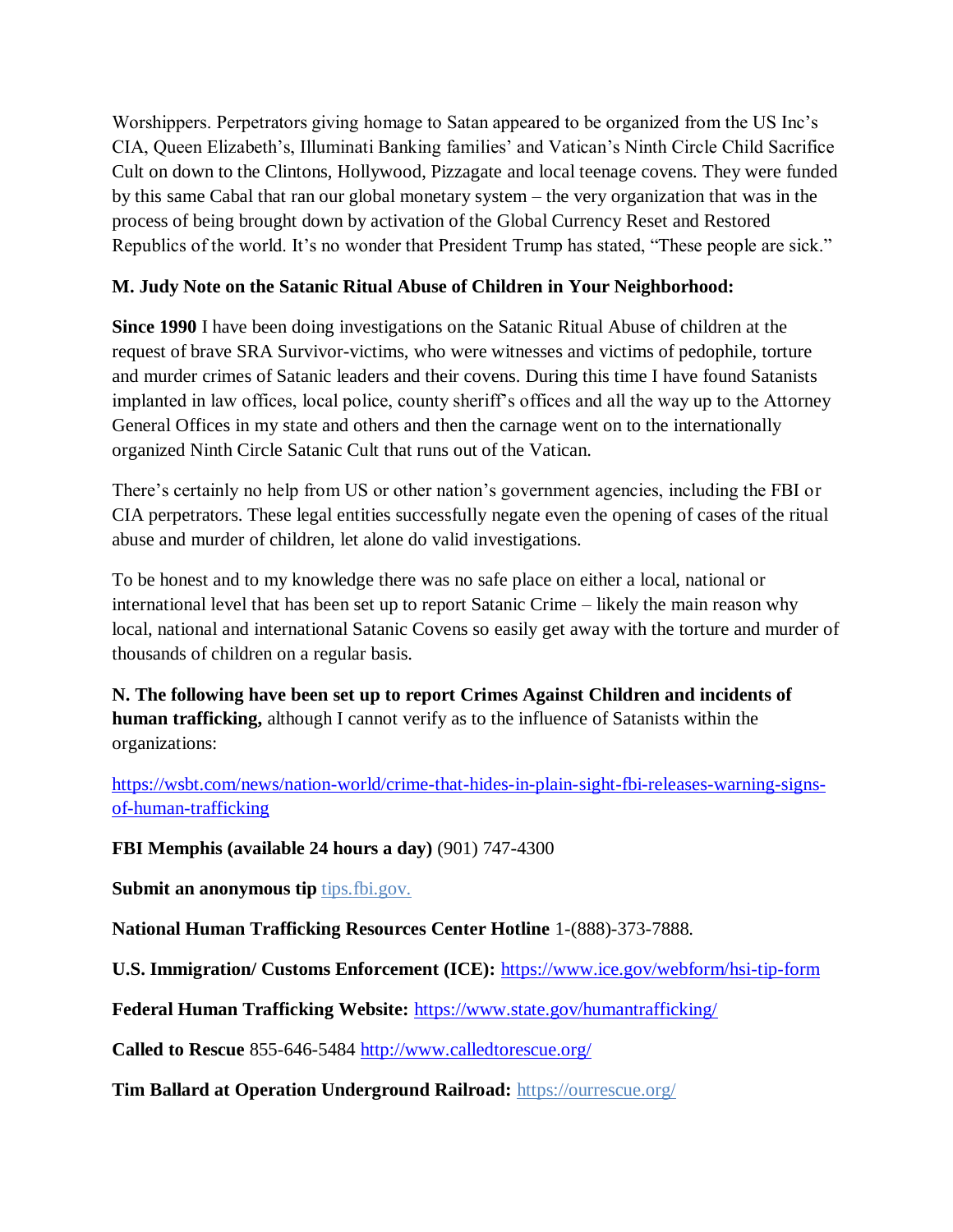**Saving Innocence:** [https://savinginnocence.org](https://savinginnocence.org/) [https://www.youtube.com/watch?v=FT4tmI8YxCU&feature=emb\\_rel\\_end](https://www.youtube.com/watch?v=FT4tmI8YxCU&feature=emb_rel_end)

#### **US: Childhelp National Child Abuse Hotline** 1-800-422-4453

**USNCMEC Urgent victim help 24-Hour Hotline:** 1-800-843-5678

**Contact Interpol:** <https://www.interpol.int/Contacts/Contact-INTERPOL> <https://www.interpol.int/What-you-can-do/If-you-need-help>

**Europol Tipline** Tel.: +31 70 302 5000<https://www.europol.europa.eu/report-a-crime>

**EU Hotlines:** [https://ec.europa.eu/anti-trafficking/citizens-corner-national-hotlines/national](https://ec.europa.eu/anti-trafficking/citizens-corner-national-hotlines/national-hotlines_en)hotlines en

**Global: Human Trafficking Hotline Numbers:** [https://www.abolishion.org/human\\_trafficking\\_hotline\\_numbers](https://www.abolishion.org/human_trafficking_hotline_numbers)

**Human Trafficking Help and Resources:** <https://trafficking.help/us/>

**UK: Childhelp National Child Abuse Hotline** [BBC Action Line](https://www.bbc.co.uk/actionline)

# **O. The Global Currency Reset, Restored Republic and NESARA/GESARA were all about the Children**

*It's not about the money. It's about the children – the thousands of malnourished and traumatized children who in honor of Satan, were being raped and murdered so their Elite Perpetrators could supposedly gain power and rule the world.* 

*The first official act President Trump made the morning before he was sworn into office was to pay a visit to CIA Headquarters and declare a war on an international Child Sex Trafficking Ring run by these global elites.* 

*Let us fast and pray for these millions of little ones who right now, were being rescued from Cabal underground tunnels across the globe, and tortured and killed by Satanic Covens right next door. Let us also pray for those Military Troops worldwide who were risking their own lives to save them. The ancient doctrine of Fasting and Prayer was explained here at the 10:30:32 mark:* <https://www.youtube.com/watch?v=4Mb9gU6DmKs>

**P. Judy Note:** *I do not now, nor have I ever, received monies for writing my Updates and articles. The compensation has been in having outlets to help Save the Children by exposing truths about the very secretive Satanic Ritual Abuse, Pedophilia and Child Sacrifice that was rampant in our international society.*

*The above was a summary of information from the Internet. It would be up to the reader to do their own research and decide whether or not it was valid.*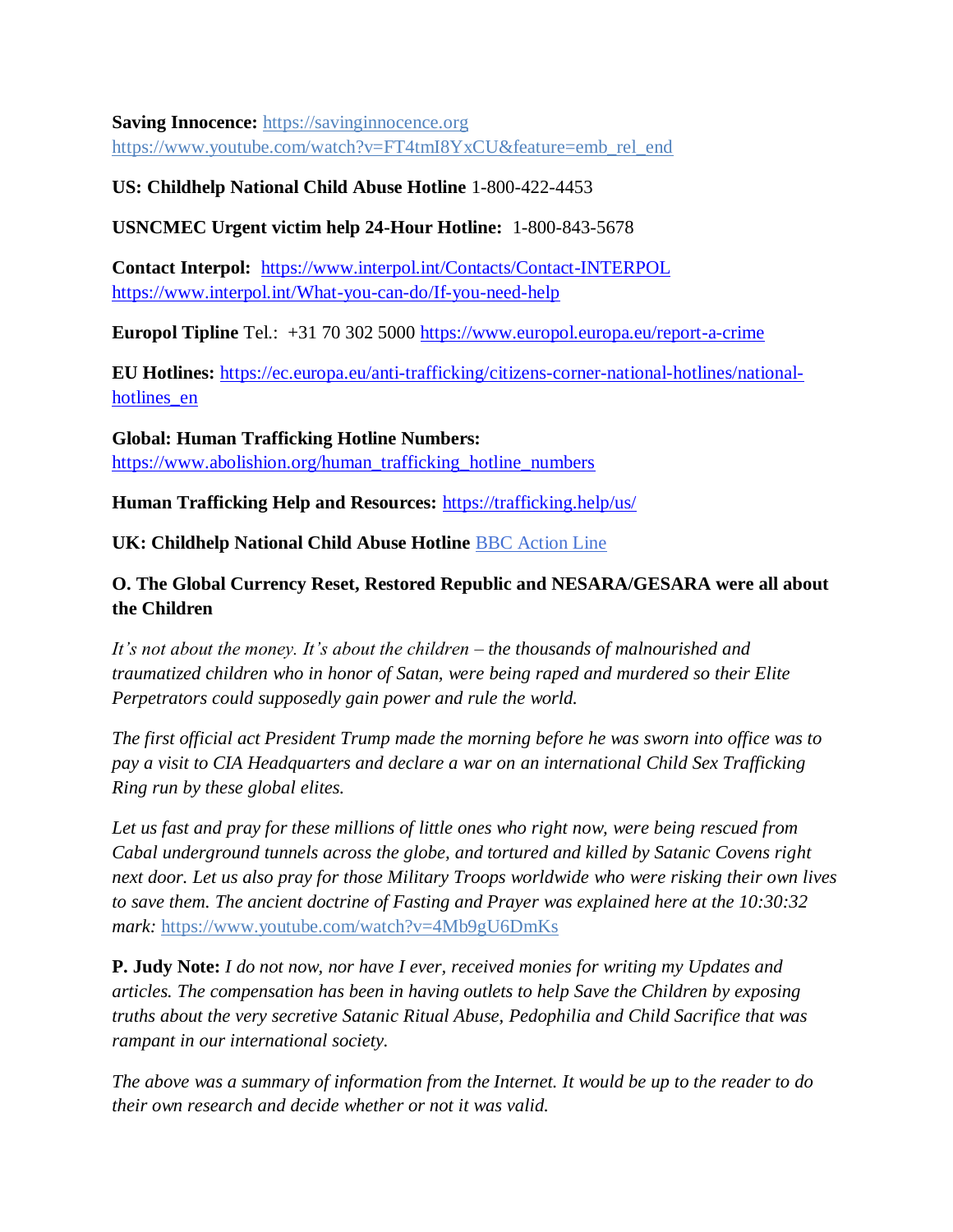*I will send the Safe Link Website out when I find out what it is, plus it will be posted on several Dinar Websites. It is my understanding that by linking into the Safe Link Website it will generate a Non Disclosure Agreement to sign in order to obtain redemption/ exchange appointments.*

*After signing that Non Disclosure I will be unable to email, post or talk to anyone about the exchange process for at least 90 days, so I will be going silent and taking that time to get my humanitarian project organized and going.*

*This is not a goodbye. I expect to be working with many of you in the near future. I can't tell you how much I have enjoyed getting to know you. You will remain in my heart forever.*

*A huge Thank You to those dedicated and brave Intel providers who wished to remain unknown; to our Angel Martha who worked 24/7 to expose what's really going on; to humble Wildfire Lady who is adept at exposing the truth; to Brad who does great research; to Bonni B who exposes the underlying causes of what is really happening and to Ken who uncovers almost unlimited Intel on pedophilia to help us Save the Children.*

*Let us Thank Q that the reset has finally come to be. I wish you well in your humanitarian efforts and look forward to seeing you on the other side where together, we will make life better for all.*

*Patience is a Virtue. Having Virtue is a sign of a good moral being. Good moral beings have the power to overcome evil and change the world. And, we will!!!* . . . Judy

#### **Updates for the Week Prior:**

[Restored Republic via a GCR: Update](https://operationdisclosureofficial.com/2022/04/20/restored-republic-via-a-gcr-as-of-april-20-2022/) as of April 20, 2022

[Special Restored Republic via a GCR Report as of April 19,](https://operationdisclosureofficial.com/2022/04/19/special-restored-republic-via-a-gcr-report-as-of-april-19-2022/) 2022

[Restored Republic via a GCR: Update as of April 19, 2022](https://operationdisclosureofficial.com/2022/04/19/restored-republic-via-a-gcr-as-of-april-19-2022/)

[Special Restored Republic via a GCR Report as of April 18,](https://operationdisclosureofficial.com/2022/04/18/special-restored-republic-via-a-gcr-report-as-of-april-18-2022/) 2022

[Restored Republic via a GCR: Update](https://operationdisclosureofficial.com/2022/04/18/restored-republic-via-a-gcr-as-of-april-18-2022/) as of April 18, 2022

[Restored Republic via a GCR: Update](https://operationdisclosureofficial.com/2022/04/17/restored-republic-via-a-gcr-as-of-april-17-2022/) as of April 17, 2022

Restored Republic via a GCR: Update as of April 16, 2022

[Special Restored Republic via a GCR Report as of April 15, 2022](https://operationdisclosureofficial.com/2022/04/15/special-restored-republic-via-a-gcr-report-as-of-april-15-2022/)

[Restored Republic via a GCR: Update](https://operationdisclosureofficial.com/2022/04/15/restored-republic-via-a-gcr-as-of-april-15-2022/) as of April 15, 2022

Special Restored Republic via a GCR Report as of April 14, 2022

[Restored Republic via a GCR: Update](https://operationdisclosureofficial.com/2022/04/14/restored-republic-via-a-gcr-as-of-april-14-2022/) as of April 14, 2022